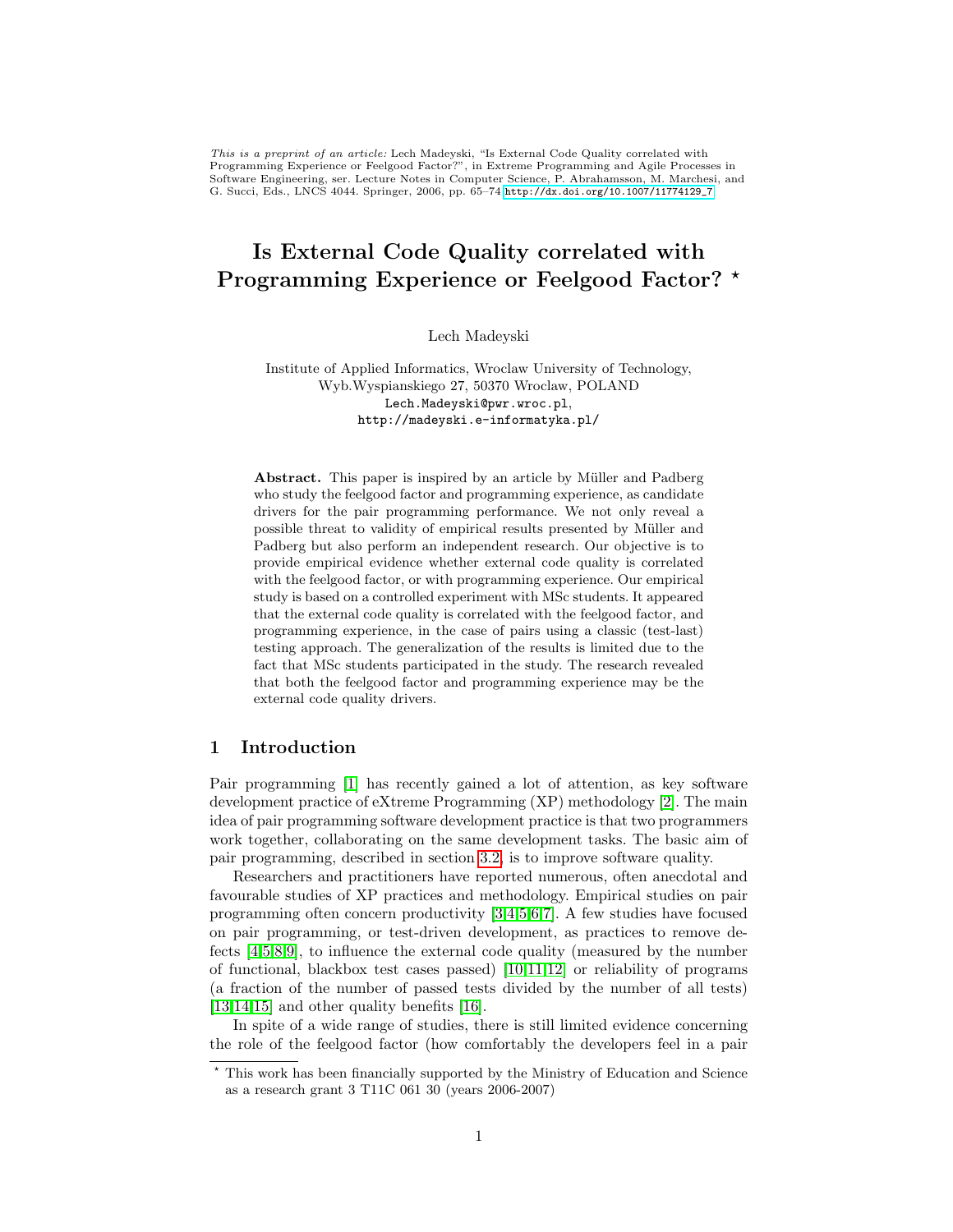session [\[17\]](#page-9-5)) and the programming experience in pair programming. The aim of this paper is to fill this gap. So far, the results obtained by Müller and Padberg [\[17\]](#page-9-5) indicate that the pair performance is uncorrelated with the programming experience whereas the feelgood factor is a candidate driver for the performance of a pair.

The results presented by Müller and Padberg were obtained by applying a special scheme for pairing the subjects. The most skilled subject had to pair off with the lowest skilled subject, the second best skilled subject with the second lowest skilled subject, and so on. The aim was to balance the skill level across the pairs but, this special scheme for pairing the subjects might have hidden a possible correlation of pair performance with the programming experience, as the latter was averaged across pairs. In the Müller and Padberg study, the performance of a pair was measured by the implementation time [\[17\]](#page-9-5). In our study the implementation time is constant (eight laboratory sessions) and the dependent variable is the external code quality, measured by the number of acceptance tests passed  $(NATP)$ , as suggested by George and Williams [\[10,](#page-8-9)[11\]](#page-8-10) and later used by Madeyski [\[12\]](#page-9-0). Therefore, the research question is whether the external code quality is correlated with the pair feelgood factor, or programming experience.

# 2 Problem Statement

The data for this study comes from a controlled experiment performed at Wroclaw University of Technology. The purpose of the experiment was to investigate the impact of test-driven development and pair programming practices on software development products [\[12\]](#page-9-0).

The following definition determines a foundation for our study [\[18\]](#page-9-6): Object of study. The objects of study are software development products developed code.

Purpose. The purpose is to find whether the quality of software development products is correlated with the programming experience, or the feelgood factor of pair programming.

Quality focus. The quality focus is the external code quality (measured by  $NATP$ ).

Perspective. The perspective is from the researcher's point of view.

Context. The study is run using MSc students as subjects and the financeaccounting system as an object.

Summary: Analyse the software development products for the purpose of finding correlation between quality of software development products and the feelgood factor, or programming experience with respect to the external code quality, from the researcher's point of view, in the context of the finance-accounting system development by MSc students.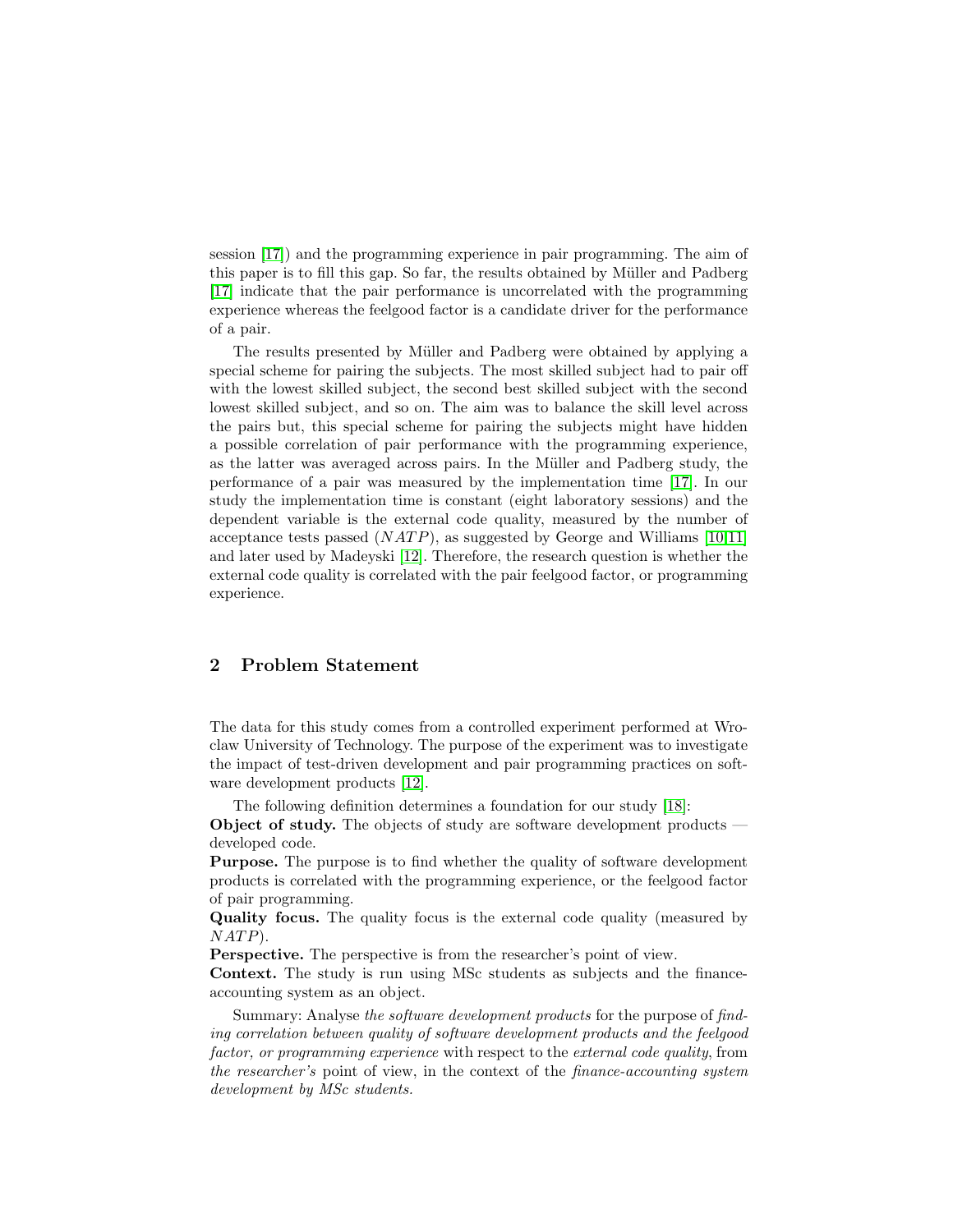# 3 Study Description

#### 3.1 Context Selection

The context of the experiment was the Programming in Java (PIJ) course, and hence the experiment was run off-line (not industrial software development) [\[18\]](#page-9-6). Java was the programming language, and Eclipse 3.0 was the Integrated Development Environment (IDE). All subjects had prior experience in at least C and C++ programming (using object-oriented approach). The PIJ course consisted of seven 90 minute lectures and fifteen laboratory 90 minute sessions. The course introduced Java programming language, using test-driven development and pair programming as key XP practices. The subjects' practical skills in programming in Java, using pair programming, and test-driven development were evaluated during the first seven laboratory sessions. The experiment took place during the last eight laboratory sessions. The problem addressed the development of the finance-accounting system. The requirements specification consisted of 27 user stories. The subjects participating in the study were mainly second and third-year (and few fourth and fifth-year) computer science MSc students. MSc programme of Wroclaw University of Technology is a 5-year programme after high school. In total, 188 students were involved in the experiment, but only 132 students were working in pairs, see table [1.](#page-3-0)

#### <span id="page-2-0"></span>3.2 Variables and Subjects Selection

The variables considered in this study are:

- The external code quality was measured by the number of acceptance tests passed  $(NATP)$ . This measure was proposed by George and Williams [\[10\]](#page-8-9), [\[11\]](#page-8-10). The number of acceptance tests passed was collected automatically by our measurement infrastructure. In contrast to some productivity measures, e.g. Source Lines Of Code  $(SLOC)$  per person-month,  $NATP$  takes into account functionality and quality of software development products.
- The pair feelgood factor  $(PFF)$  was measured by the mean value of the individual feelgood factors, collected by means of a post-test questionnaire. The post-test questionnaire asked how comfortable the subject felt during the pair programming session. An even number of alternatives (0–bad, 1– sufficiently, 2–good, 3–very good) was chosen, because it forces the subjects to get off the fence, and to prevent large numbers of neutral answers. The answer ranges on an ordinal scale and this metric is called the individual feelgood factor of a developer. Since our questionnaire did not ask the pairs to specify a joint feelgood factor, the mean of the individual assessments was taken as a substitute. The resulting metric is called the pair feelgood factor. This approach to calculate the pair feelgood factor was used by Müller and Padberg [\[15\]](#page-9-3). It may be questionable, because the individual feelgood factor is an ordinal value, but we used it for compatibility reasons.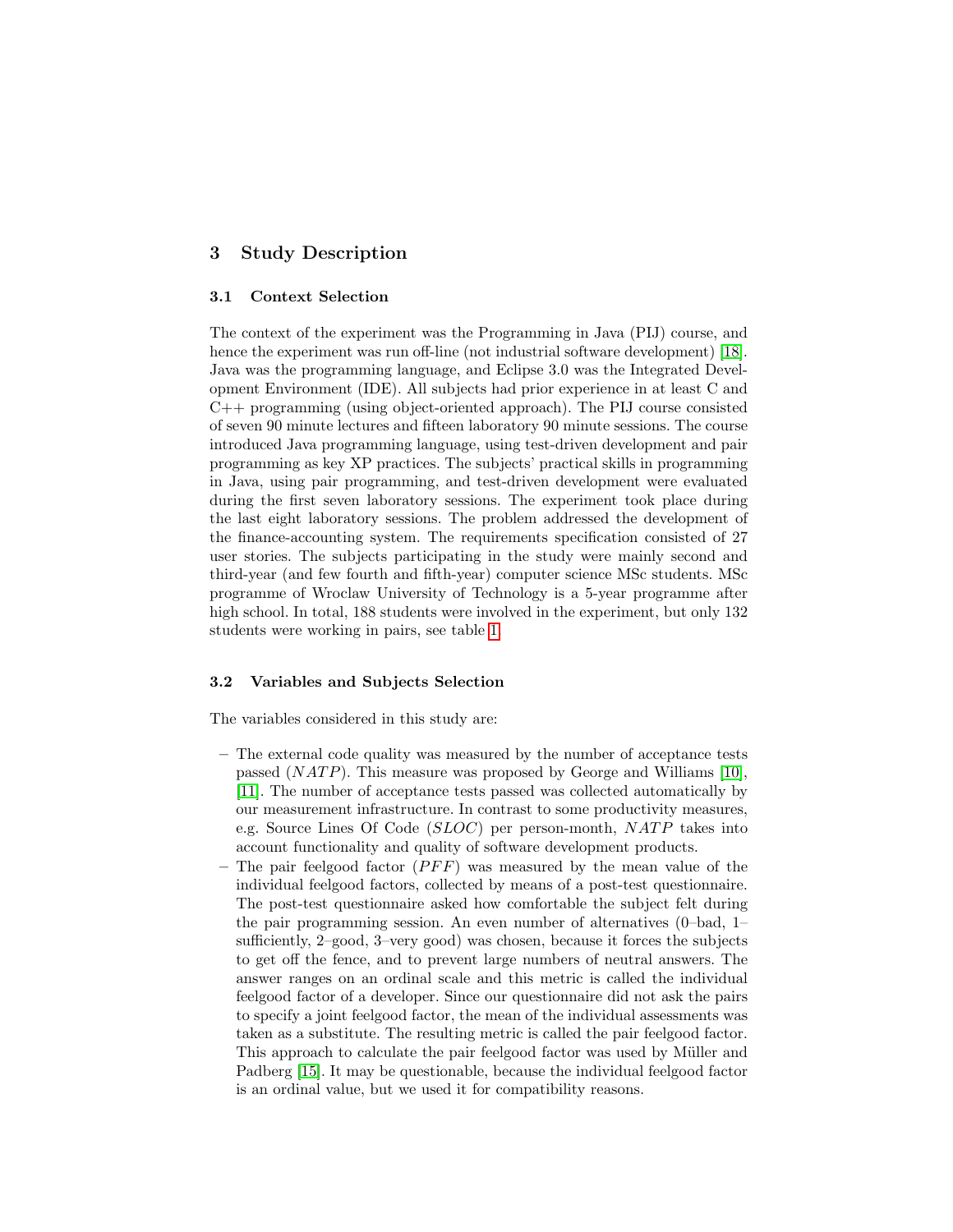– The mean programming experience  $(MPE)$  was measured by the mean value of the individual programming experience of each pair programmers, collected by means of questionnaires. Not only industrial but also school (university) experience was included.

The subjects are chosen based on convenience — the subjects are students taking the PIJ course. Prior to the experiment, the students filled in a pretest questionnaire. The aim of the questionnaire was to get a description of the students' background, see table [1.](#page-3-0) The ability to generalize from this context is further elaborated when discussing threats, see section [3.4.](#page-4-0)

In this study we analysed pairs using test-driven development practice (denoted as TP) and classic (test-last) testing approach (denoted as CP).

| Context factors                      | CP        | TР             |
|--------------------------------------|-----------|----------------|
| Number of MSc students:              | 62        | 70             |
| $-$ in the 2nd year                  | 40        | 39             |
| $-$ in the 3rd year                  | 18        | 27             |
| $-$ in the 4th year                  | 3         | $\overline{A}$ |
| $-$ in the 5th year                  | 1         | $\mathbf{0}$   |
| - with industry experience           | 8         | 15             |
| Median of individual feelgood factor | 3         | 3              |
| $(0$ -bad3-very good)                |           |                |
| Mean of programming experience       | 3.61 3.86 |                |
| (years)                              |           |                |

<span id="page-3-0"></span>Table 1. The context of the study

Pair programming is a practice in which two programmers (called the driver and navigator) work together at one computer, collaborating on the same development tasks (e.g. design, test, code). The driver, is typing at the computer or writing down a design. The navigator observes the driver's work, reviews the code, proposes test cases and considers the implementations strategic implications [\[4,](#page-8-3)[19\]](#page-9-7).

Test-driven development (TDD) is a practice based on specifying a piece of functionality, as a low level test before writing production code, on implementing the functionality, so that the test passes, and on refactoring (e.g. removing duplication) and iterating the process. The tests are run frequently while writing production code. In case of classic (test-last) development, the tests are specified after writing production code and less frequently [\[20\]](#page-9-8).

The assignment of subjects to groups was performed first by stratifying the subjects with respect to their skill level, measured by graders, and then assigning them at random to test-driven development, or classic (test-last) testing approach teams. However, the assignment to pair programming teams took into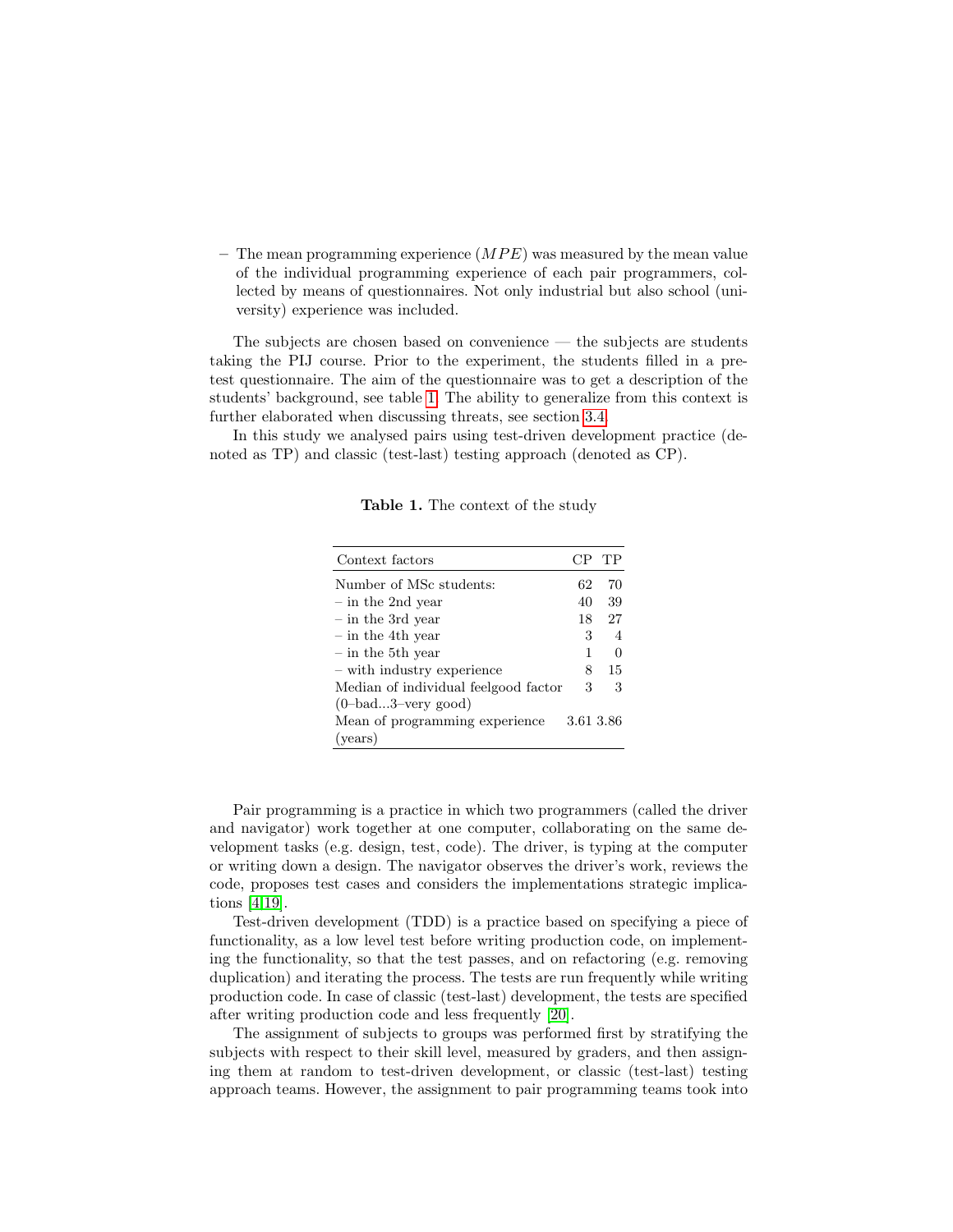account the people's preferences (as it seemed to be more natural and close to the real world agile software development practice). The students who did not complete the projects (did not check in the project prerequisites the final version of their program, or did not fill in questionnaires) were not included in the analysis. The outcome was an unbalanced design, with 35 pairs using TDD practice and 31 pairs using classic (test-last) testing approach.

#### <span id="page-4-1"></span>3.3 Materials

The materials prepared for the experiment consisted of requirements specification (user stories), pre-test and post-test questionnaires, Eclipse project framework, a detailed description of software development methods, and of duties of the subjects, instructions how to use the experiment infrastructure (e.g. CVS Version Management System), and examples (e.g. sample source code of applications developed using TDD approach and JUnit tests). The number of acceptance tests passed was collected using automated infrastructure developed by e-Informatyka team members of Wroclaw University of Technology.

## <span id="page-4-0"></span>3.4 Validity Evaluation

The fundamental question concerning the results of each study is how valid the results are. Shadish, Cook and Campbell [\[21\]](#page-9-9) defined four types of threats: statistical conclusion, internal, construct and external validity.

The threats to the *statistical conclusion* validity are considered to be under control. Robust statistical techniques, tools (e.g. Statistica) and large sample sizes to increase statistical power are used. The risk in the treatment implementation is that the study was spread across laboratory sessions. To avoid the risk, the access to the CVS repository was restricted to the specific laboratory sessions (access hours and IP addresses). The validity of the study is highly dependent on the reliability of the measures. The basic principle is that when you measure a phenomenon twice, the outcome should be the same. The number of acceptance tests passed is considered reliable because it can be repeated with the same outcomes.

Concerning the *internal* validity, the risk of rivalry between groups must be considered. The group using the traditional method may do their very best to show that the old method is competitive. On the other hand, the subjects receiving less desirable treatments may not perform so well as they generally do. However, the subjects were informed that the goal of the study was to measure different development methods, and not the subjects' skills. A possible diffusion or imitation of treatments were under control of the graders.

Threats to the construct validity are not considered very harmful. The monooperation bias is a threat, as the study was conducted on a single software development project; however, the the project addressed a similar to real-life situation problem (the development of the finance-accounting system). Using a single type of measure would be a mono-method bias threat; however, measures used in the study were rather objective.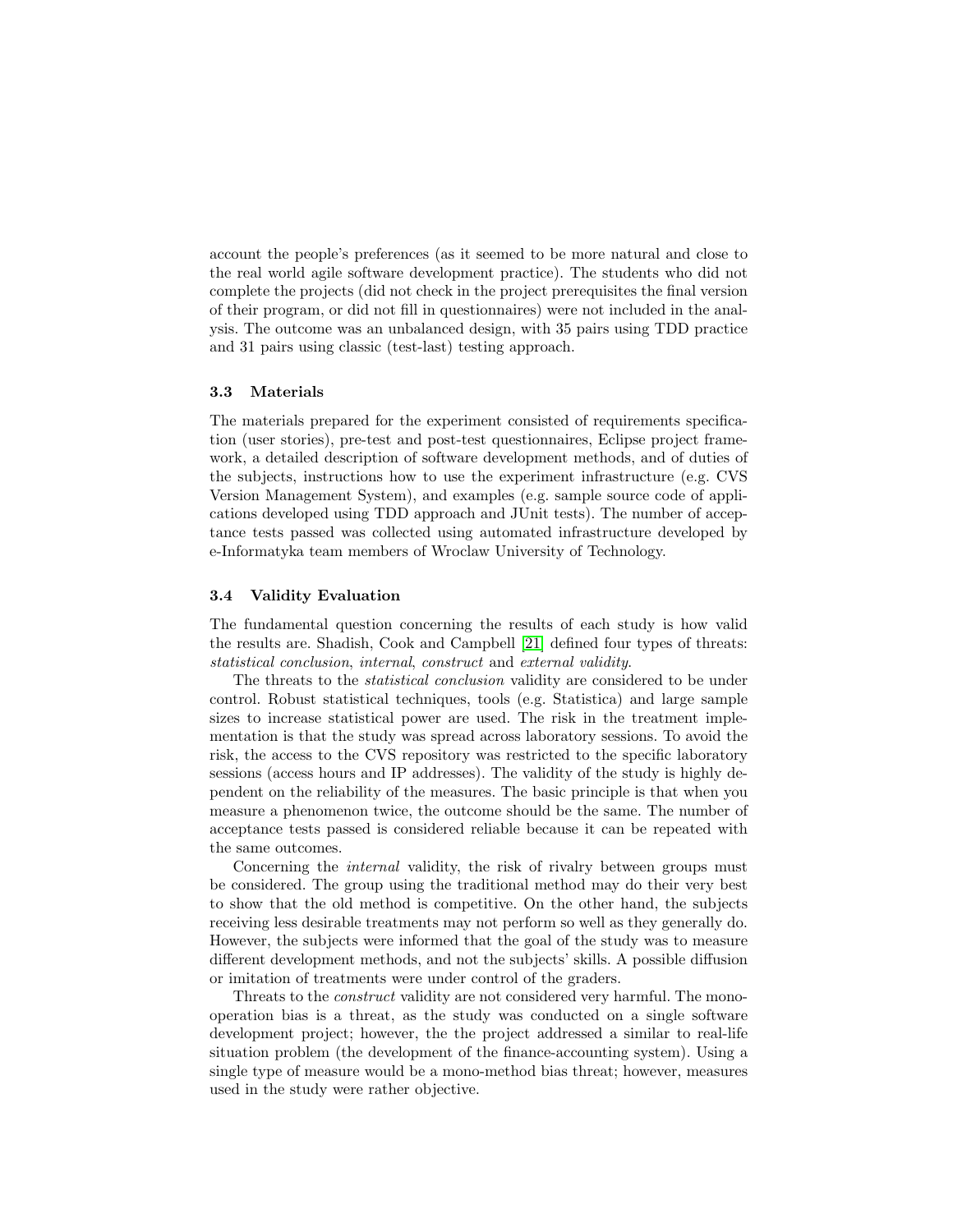The largest threat to the external validity is that students (who had short experience in pair programming and test-driven development) were used as subjects. Kitchenham et al.[\[22\]](#page-9-10) states that students are the next generation of software professionals, so, they are relatively close to the population of interest. Replicated experiments by Porter and Votta [\[23\]](#page-9-11) and Höst et al. [\[24\]](#page-9-12) also suggest that students may provide an adequate model of professional population. However, it is too optimistic when we evaluate experience.

In summary, the threats are not regarded as being critical.

## 4 Operation

The experiment was run at Wroclaw University of Technology during eight laboratory sessions. The data was primarily collected by automated experiment infrastructure. Additionally, the subjects filled in pre-test and post-test questionnaires, primarily to get a description of their experience and preferences. The package for the experiment was prepared in advance and is described in section [3.3.](#page-4-1) A few people were involved in the experiment planning, operation and analysis.

### 5 Analysis

The data are analysed with scatterplot and Spearman's correlation coefficient. Before conducting any correlational analysis, it is essential to plot a scatterplot to look at the general trend of the data.

#### 5.1 Discovering general trend

A scatterplot tells us whether there seems to be a relationship between the variables, what kind of relationship it is, and whether any cases differ substantially from the general trend of the data. We use an overlay scatterplot, as we want to look at the role of both the pair feelgood factor and the programming experience on external code quality (but not the relationship between the pair feelgood factor and the programming experience).

Scatterplot has been used to plot the relationship between the pair feelgood factor and external code quality and between the programming experience and external code quality simultaneously, see figure [1.](#page-6-0) From figure [1](#page-6-0) it seems that both the pair feelgood factor and programming experience are positively related to the external code quality, at least in the case of classic (test-last) development method used by pairs (CP). Spearman's correlations were used to follow up these findings.

#### 5.2 Discovering correlations

Table [2](#page-7-0) shows Spearman's correlations and significances for two experimental groups (CP and TP).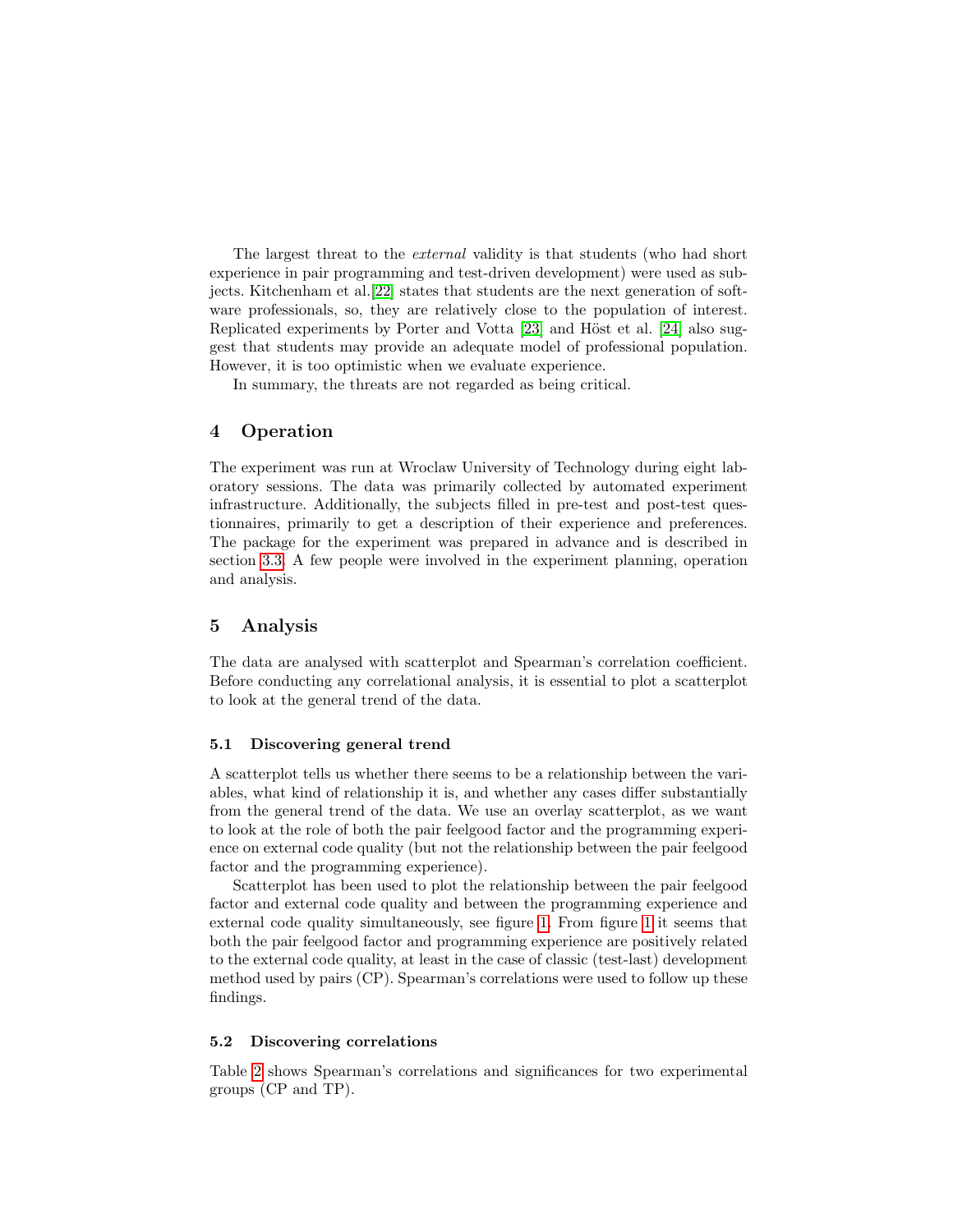

Scatterplot of Number of Acceptance Tests Passed against Pair Feelgood Factor and Mean Programming Experience

<span id="page-6-0"></span>Fig. 1. Scatterplot of Number of Acceptance Tests Passed against Pair Feelgood Factor and Mean Programming Experience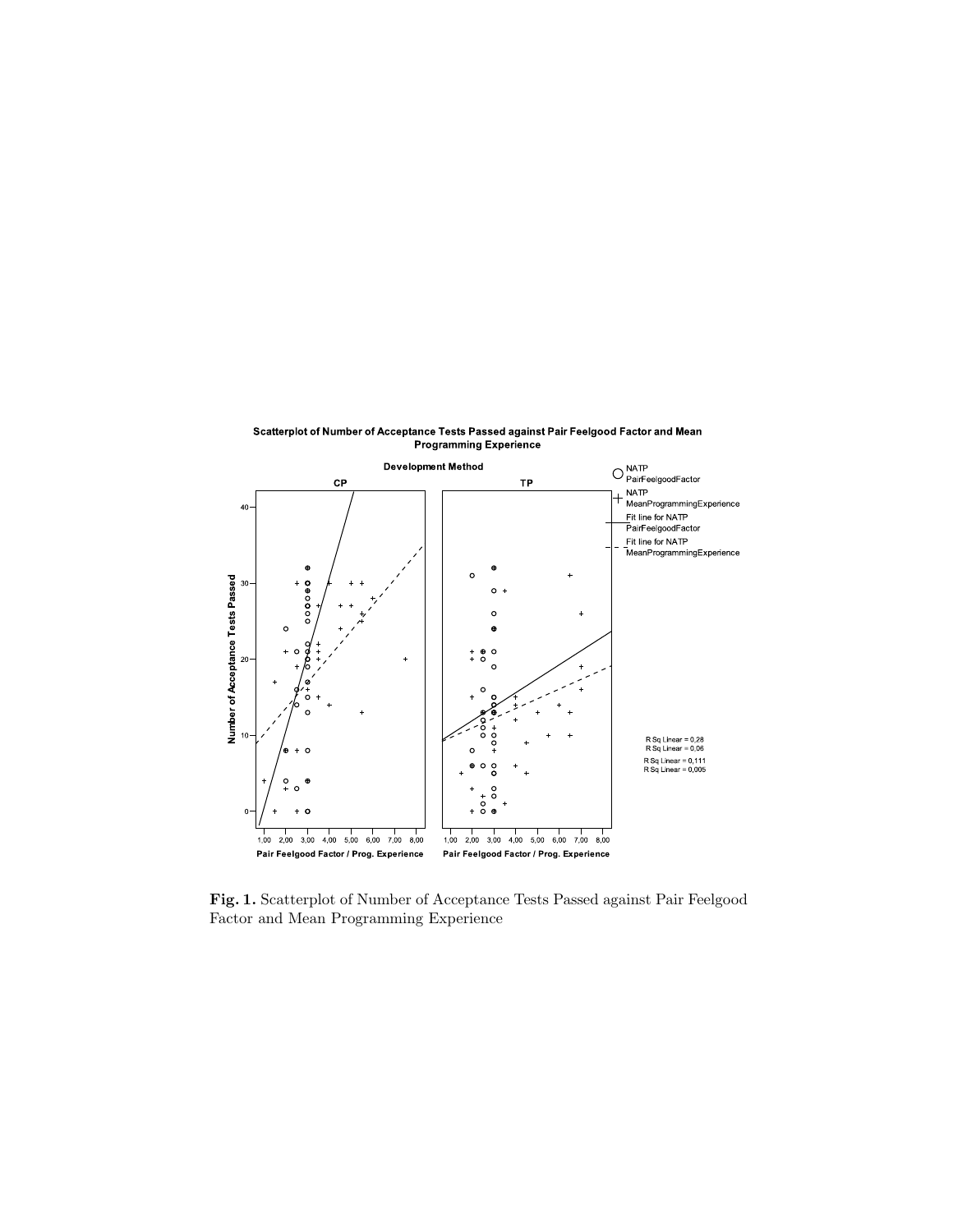In case of classic (test-last) testing approach the external code quality (measured by  $NATP$ ) achieved by pairs is correlated with the pair feelgood factor  $(p = .022)$  and mean programming experience of programmers in pairs  $(p = .002)$ . The fact that a correlation exists is not sufficient to conclude that the feelgood factor, or programming experience, actually drives the external code quality in case of classic testing approach e.g. it is unclear whether a pair performs well because the feelgood factor is high, or, whether the developers feel comfortable because they have the impression that the number of acceptance tests passed is high.

In the case of pairs using test-driven development practice, the effect is smaller, and the results are not statistically significant  $(p > .05)$ . A possible explanation is that the number of acceptance tests passed is significantly affected by the software testing approach. It appeared that the number of acceptance tests passed was lower when test-driven development was used instead of the classic, test-last software development approach in case of solo programmers  $(p = .028)$  and pairs  $(p = .013)$  [\[12\]](#page-9-0).

|                                                                   |                               |       | $NATP_{TP} NATP_{CP}$ |
|-------------------------------------------------------------------|-------------------------------|-------|-----------------------|
| <b>NATP</b>                                                       | Correlation Coefficient 1.000 |       | 1.000                 |
|                                                                   | N                             | 35    | 31                    |
| Pair Feelgood Factor                                              | Correlation Coefficient 0.121 |       | 0.364                 |
|                                                                   | $Sig.(1-tailed)$              | 0.244 | 0.022                 |
| Mean Programming Experience [years] Correlation Coefficient 0.222 |                               |       | 0.512                 |
|                                                                   | $Sig.(1-tailed)$              | 0.100 | 0.002                 |

<span id="page-7-0"></span>Table 2. Nonparametric Correlations – Spearman's rho

## 6 Summary and Conclusions

The previous research conducted by Müller and Padberg [\[17\]](#page-9-5) revealed that pair performance may be uncorrelated with the programming experience, but correlated with the pair feelgood factor. A possible threat to validity of empirical results presented by Müller and Padberg is that they used a special scheme for pairing the subjects that averaged the programming experience.

The results obtained in our study suggest that both the pair feelgood factor and programming experience are correlated, in case of classic testing approach, with the number of acceptance tests passed, which is a measure of the external code quality, as suggested by George and Williams [\[10](#page-8-9)[,11\]](#page-8-10). Therefore, both the pair feelgood factor and programming experience may be external code quality drivers.

The existence of correlations should be considered as a basis for future research. From the correlation alone, one can not decide whether the number of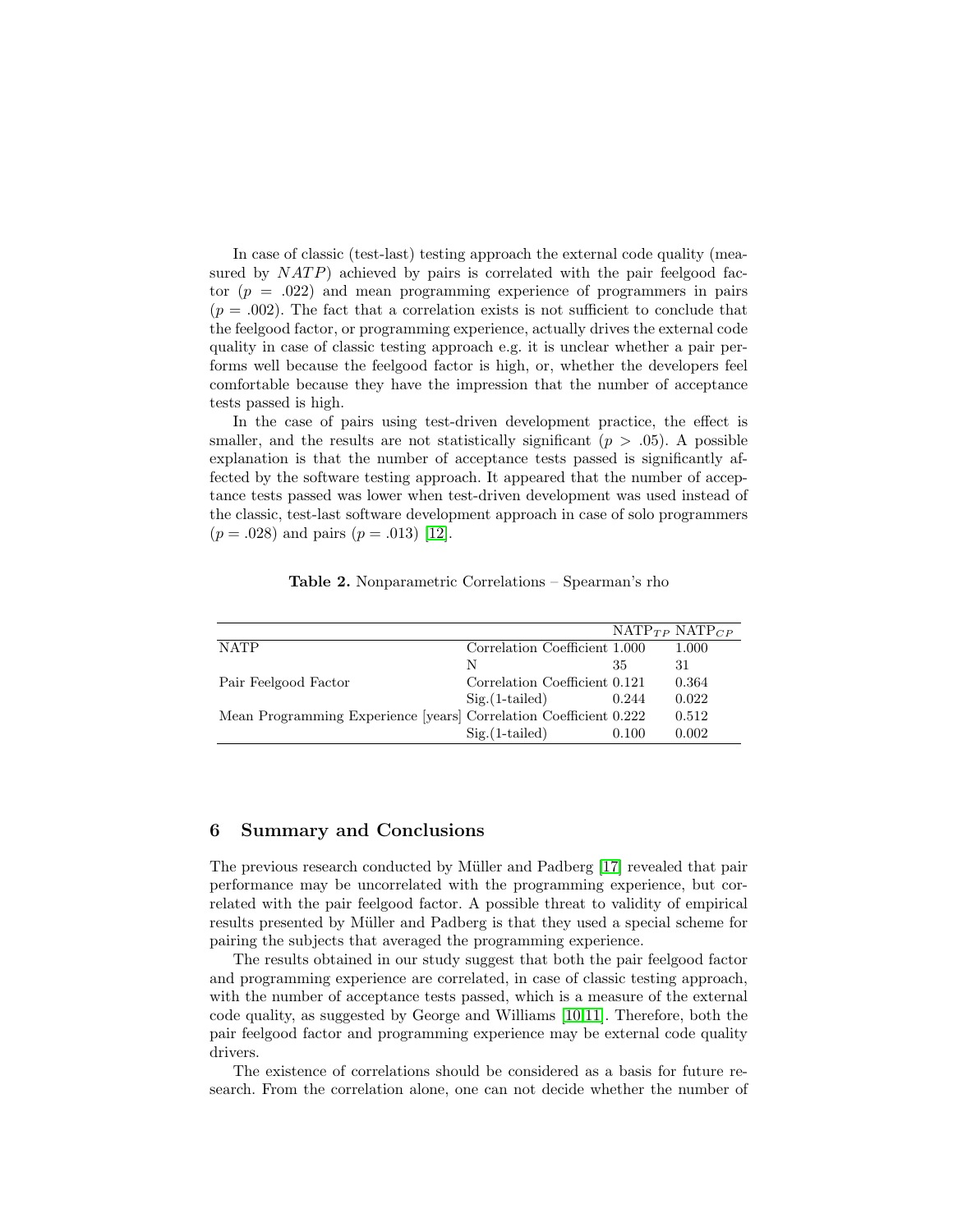acceptance tests passed is high because the pair feelgood factor or mean programming experience was high. To answer that question, further empirical studies are necessary. A further research (e.g. experiment with the pair feelgood factor in mind) is needed to establish evidence of the impact of the pair feelgood factor, and programming experience on the external code quality and to evaluate the impact of the pair feelgood factor and programming experience in other contexts (e.g. in industry).

The validity of the results must be considered within the context of the limitations discussed in the validity evaluation section.

## 7 Acknowledgments

The author expresses his gratitude to the students participating in the research, the graders and the members of the e-Informatyka team (Wojciech Gdela, Tomasz Poradowski, Jacek Owocki, Grzegorz Makosa, Mariusz Sadal and Michał Stochmia lek) for their help during preparations of the experiment infrastructure, and to anonymous reviewers for helpful suggestions.

# References

- <span id="page-8-0"></span>1. Williams, L., Kessler, R.: Pair Programming Illuminated. Addison-Wesley (2002)
- <span id="page-8-1"></span>2. Beck, K.: Extreme Programming Explained: Embrace Change. 2nd edn. Addison-Wesley (2004)
- <span id="page-8-2"></span>3. Nosek, J.T.: The case for collaborative programming. Communications of the ACM 41(3) (1998) 105–108
- <span id="page-8-3"></span>4. Williams, L., Kessler, R.R., Cunningham, W., Jeffries, R.: Strengthening the case for pair programming. IEEE Software  $17(4)$  (2000) 19–25
- <span id="page-8-4"></span>5. Williams, L.: The Collaborative Software Process. PhD thesis, University of Utah (2000)
- <span id="page-8-5"></span>6. Nawrocki, J.R., Wojciechowski, A.: Experimental evaluation of pair programming. In: ESCOM '01: European Software Control and Metrics. (2001) 269–276
- <span id="page-8-6"></span>7. Nawrocki, J.R., Jasiński, M., Olek, L., Lange, B.: Pair Programming vs. Sideby-Side Programming. In Richardson, I., Abrahamsson, P., Messnarz, R., eds.: EuroSPI. Volume 3792 of Lecture Notes in Computer Science., Springer (2005) 28–38
- <span id="page-8-7"></span>8. Williams, L., Maximilien, E.M., Vouk, M.: Test-Driven Development as a Defect-Reduction Practice. In: ISSRE '03: Proceedings of the 14th International Symposium on Software Reliability Engineering, Washington, DC, USA, IEEE Computer Society (2003) 34–48
- <span id="page-8-8"></span>9. Maximilien, E.M., Williams, L.A.: Assessing Test-Driven Development at IBM. In: ICSE '03: Proceedings of the 25th International Conference on Software Engineering, IEEE Computer Society (2003) 564–569
- <span id="page-8-9"></span>10. George, B., Williams, L.A.: An Initial Investigation of Test Driven Development in Industry. In: SAC '03: Proceedings of the 2003 ACM Symposium on Applied Computing, ACM (2003) 1135–1139
- <span id="page-8-10"></span>11. George, B., Williams, L.A.: A structured experiment of test-driven development. Information and Software Technology 46(5) (2004) 337–342